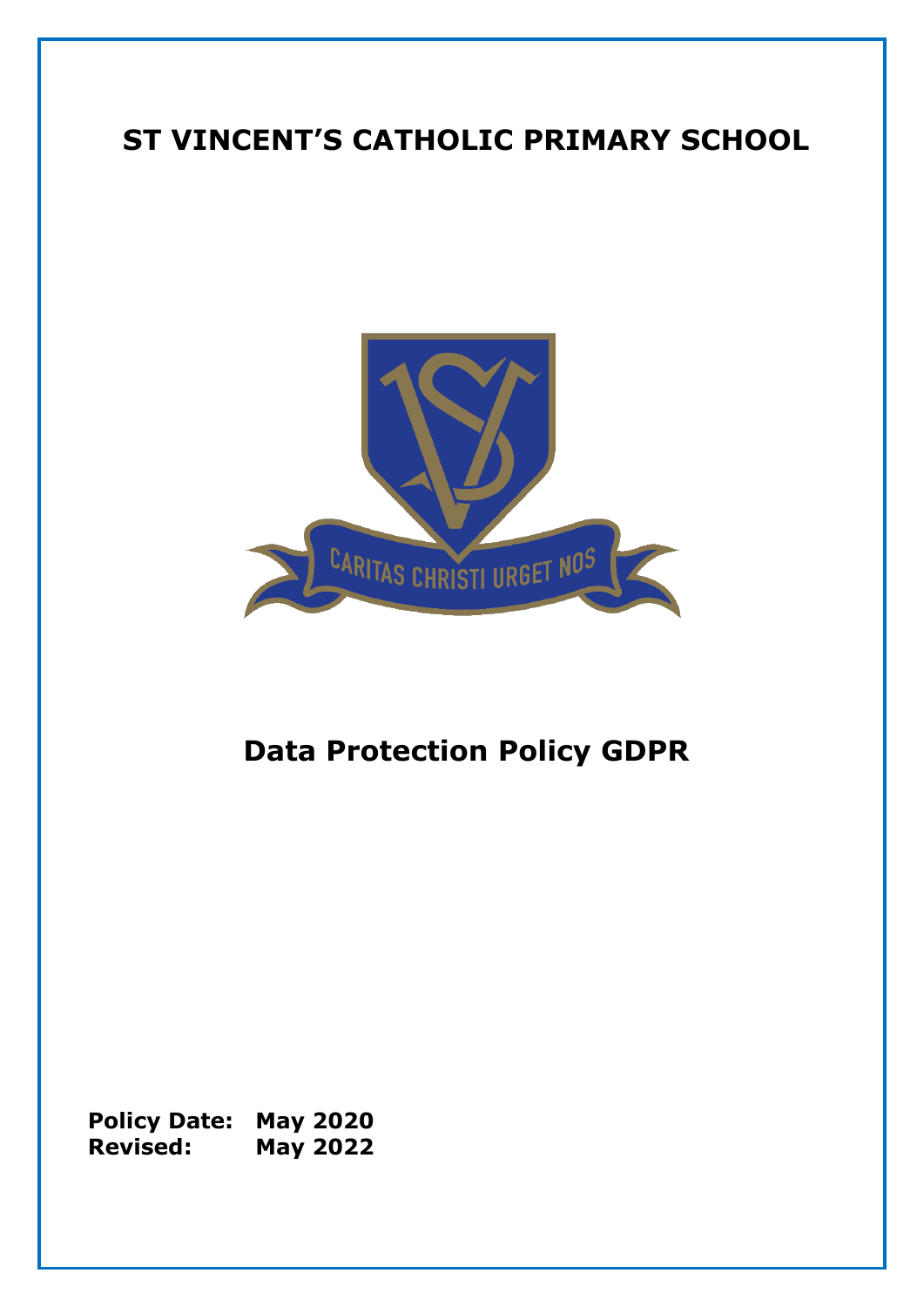#### **Mission Statement**

# *Caritas Christi Urget Nos*

#### *The love of Christ urges us to care for each other and strive for excellence in everything we do.*

### **1 AIMS**

Our School aims to ensure that all personal data collected about staff, pupils, parents, governors, visitors and other individuals is collected, stored and processed in accordance with the General Data Protection Regulation (GDPR).

This policy applies to all personal data, regardless of whether it is in paper or electronic format.

## **2 LEGISLATION AND GUIDANCE**

This policy has due regard to legislation including, but not limited to, the following:

- The General Data Protection Regulations (GDPR May 2018)
- The Freedom of Information Act 2000
- The Education (Pupil Information) (England) Regulations 2005 (as amended in 2016)
- The Freedom of Information and Data Protection (Appropriate Limit and Fees) Regulations 2004
- The School Standards and Framework Act 1998
- It is based on guidance published by the Information Commissioner's Office (ICO) on the GDPR and the ICO's code of practice for subject access requests.

It also reflects the ICO's code of practice for the use of personal information and is implemented in conjunction with the following school policies:

- Acceptable use Policy including Photography and Videos at School
- Internet Safety Policy
- Freedom of Information Policy

#### **3 APPLICABLE DATA**

3.1 For the purpose of this policy, **personal data** refers to information that relates to an identifiable, living individual, including information such as an online identifier, eg an IP address. The GDPR applies to both automated personal data and to manual filing systems, where personal data is accessible according to specific criteria, as well as to chronologically ordered data and pseudonymised data, eg key-coded.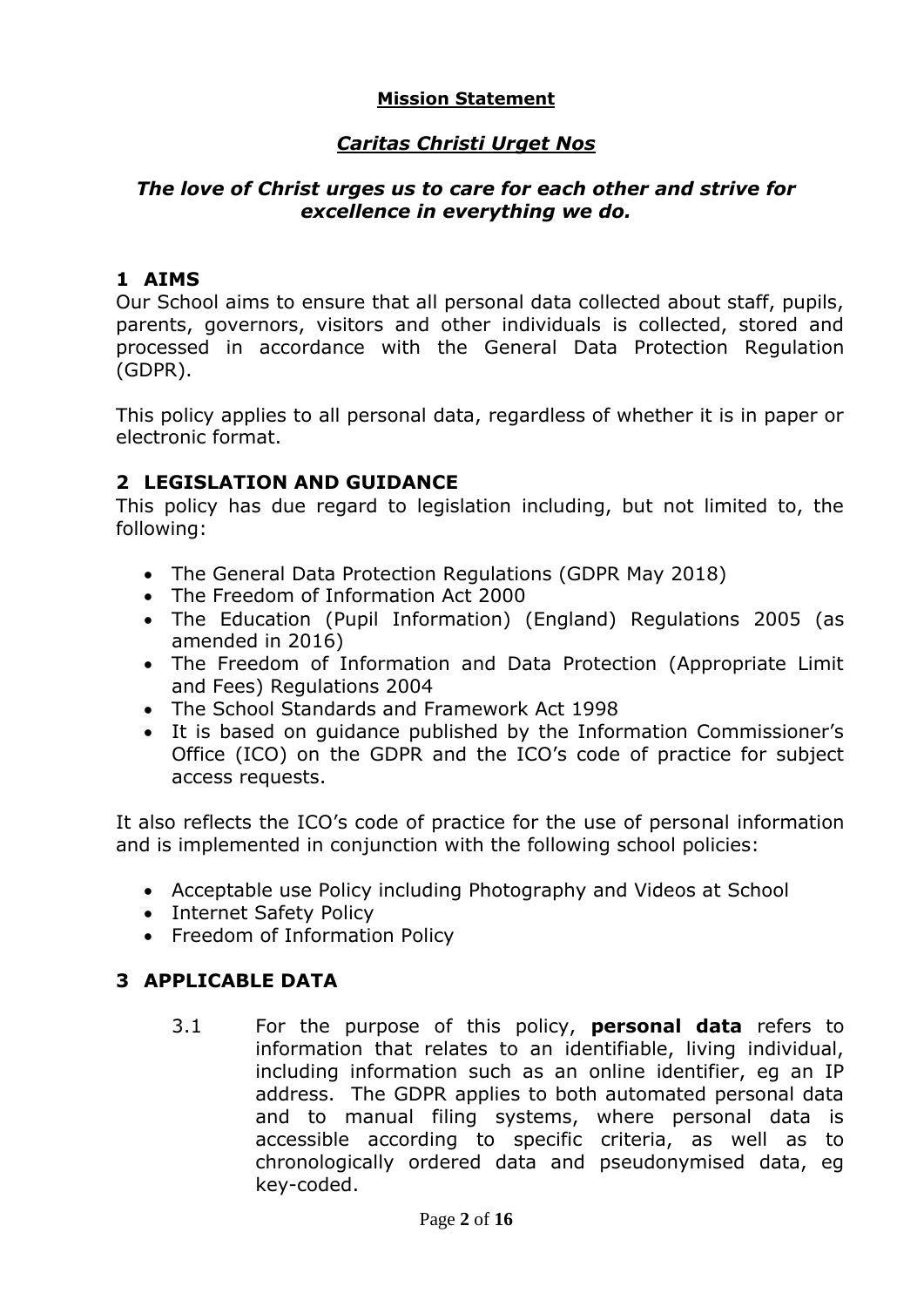3.2 Sensitive personal data is referred to in the GDPR as 'special categories of personal data' which are broadly the same as those in the Data Protection Act (DPA) 1998. These specifically include the processing of genetic data, racial or ethnic origin, political opinions, religious beliefs, union membership, biometric data and data concerning health matters.

# **4 DEFINITIONS**

- Processing: Anything done to personal data, such as collecting, recording, organising, structuring, storing, adapting, altering, retrieving, using, disseminating, erasing or destroying. Processing can be automated or manual.
- Data Subject: The identified or identifiable individual whose personal data is held or processed.
- Data Controller: A person or organisation that determines the purposes and the means of processing of personal data.
- Data Processor: A person or other body, other than an employee of the data controller, who processes personal data on behalf of the data controller.
- Personal Data Breach: A breach of security leading to the accidental or unlawful destruction, loss, alteration, unauthorised disclosure of, or access to personal data.

# **5 THE DATA CONTROLLER**

Our school processes personal data relating to parents, pupils, staff, governors, visitors and others, and therefore is a data controller.

# **6 ROLES AND RESPONSIBILITIES**

This policy applies to **all staff** employed by our school and to external organisations or individuals working on our behalf. Staff who do not comply with this policy may face disciplinary action.

- 6.1 Governing Board: The Governing Board has overall responsibility for ensuring that our school complies with all relevant data protection obligations
- 6.2 Data Protection officer: The data protection officer (DPO) is responsible for overseeing the implementation of this policy, monitoring our compliance with data protection law, and developing related policies and guidelines where applicable and will report directly to the Governing Board and, where relevant, report their advice and recommendations on school data protection issues. The DPO is also the first point of contract for individuals whose data the school processes and for the ICO.

Our DPO is: Michael Gradwell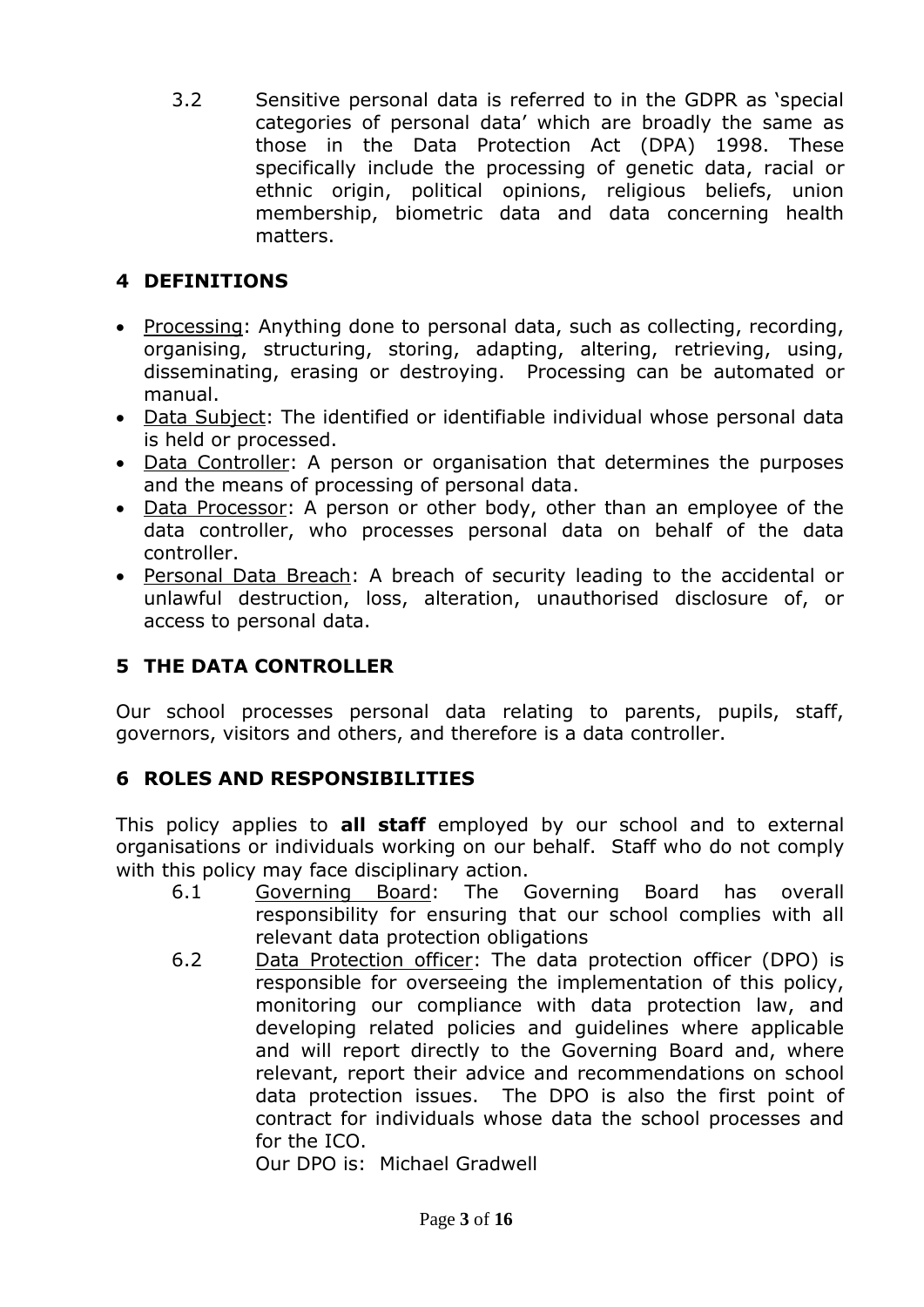- 6.3 Headteacher: The Headteacher acts as the representative of the data controller on a day-to-day basis.
- 6.4 All Staff are responsible for: Collecting, storing and processing any personal data in accordance with this policy informing the school of any changes to their personal data, such as a change of address.

Contacting the DPO in the following circumstances:

with any questions about the operation of this policy, data protection law, retaining personal data or keeping personal data secure;

if they are unsure whether or not they have a lawful basis to use personal data in a particular way;

if they need to rely on or capture consent, draft a privacy notice, deal with data protection rights involked by an individual, or transfer personal data outside the European Economic Area;

if there has been a data breach;

whenever they are engaging in a new activity that may affect the privacy rights of individuals;

if they need help with any contracts or sharing personal data with third parties.

# **7 DATA PROTECTION PRINCIPLES**

In accordance with the requirements outlined in the GDPR, personal data will be:

- Processed lawfully, fairly and in a transparent manner in relation to individuals.
- Collected for specified, explicit and legitimate purposes and not further processed in a manner that is incompatible with those purposes; further processing for archiving purposes in the public interest, scientific or historical research purposes or statistical purposes shall not be considered to be incompatible with the initial purposes.
- Adequate, relevant and limited to what is necessary in relation to the purposes for which they are processed.
- Accurate and, where necessary, kept up-to-date; every reasonable step must be taken to ensure that personal data that are inaccurate, having regard to the purposes for which they are processed, are erased or rectified without delay.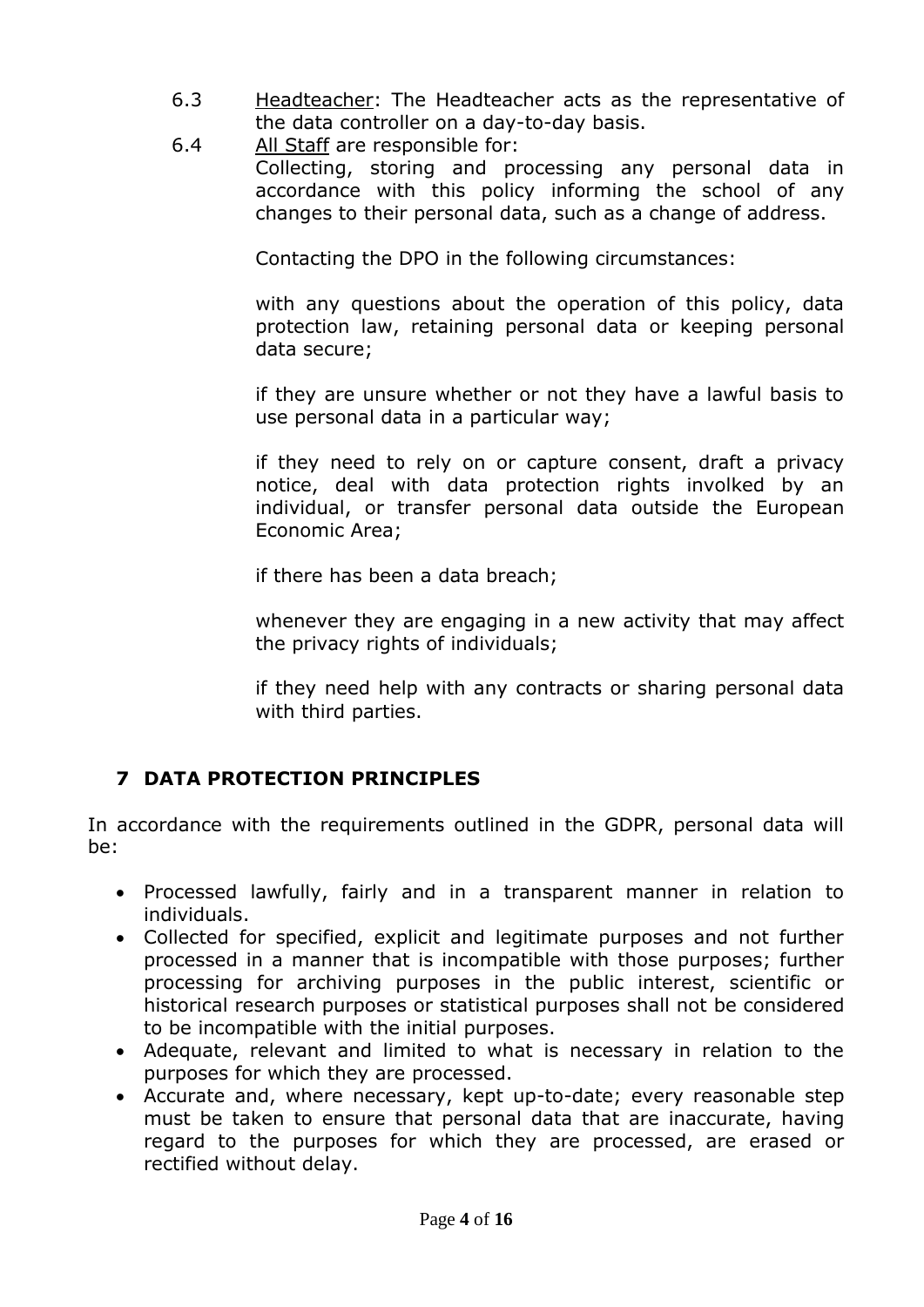## **8 COLLECTING PERSONAL DATA**

#### 8.1 Lawfulness, fairness and transparency

We will only process personal data where we have one of 6 'lawful bases' (legal reasons) to do so under data protection law.

The data needs to be processed so that the school can **fulfil a contract** with the individual, or the individual has asked the school to take specific steps before entering in a contract.

The data needs to be processed so that the school can **comply with a legal obligation**

The data needs to be processed to ensure the **vital interests** of the individual eg to protect someone's life

The data needs to be processed so that the school, as a public authority, can perform a task **in the public interest**, and carry out its official functions

The data needs to be processed for **legitimate interests** of the school or a third party (provided the individual's rights and freedoms are not overridden)

The individual (or their parent/carer when appropriate in the case of a pupil) has freely given clear consent

For special categories of personal data, we will also meet one of the special category conditions for processing which are set out in the GDPR and Data Protection Act 2018.

If we offer online services to pupils, such as classroom apps, and we intend to rely on consent as a basis for processing, we will get parental consent.

Whenever we first collect personal data directly from individuals, we will provide them with the relevant information required by data protection law.

St Vincent's Catholic Primary School uses Close Circuit Television ("CCTV") for safeguarding purposes. CCTV scope comprises school building access points and the main site entrance. Recordings are kept for 30 days. Specific recordings which the school wishes to retain after this time will be logged (CCTV Policy).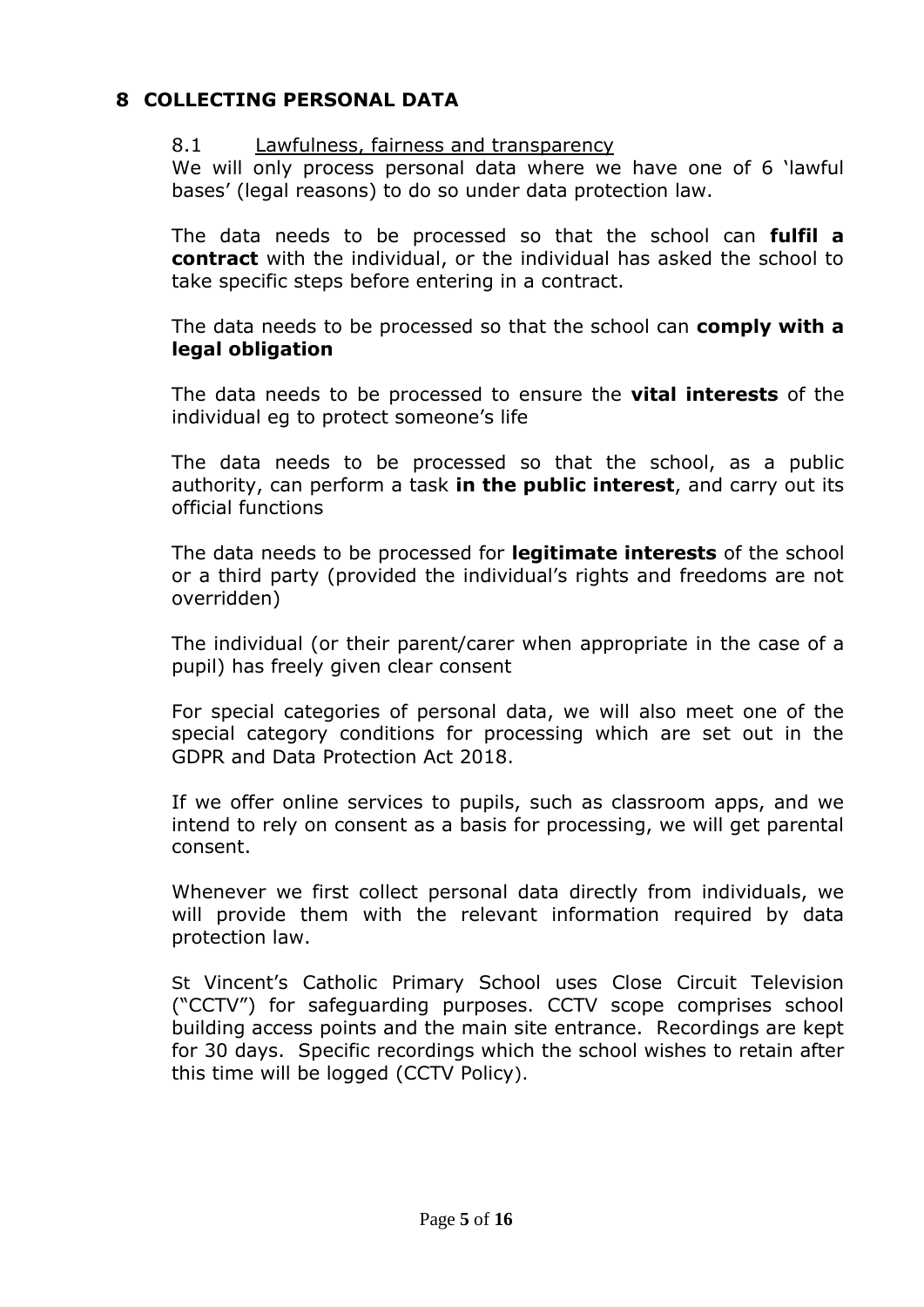#### 8.2 Limitation, minimisation and accuracy

We will only collect personal data for specified, explicit and legitimate reasons. We will explain these reasons to the individuals when we first collect their data.

If we want to use personal data for reasons other than those given when we first obtained it, we will inform the individuals concerned before we do so, and seek consent where necessary.

Staff must only process personal data where it is necessary in order to do their jobs.

When staff no longer need the personal data they hold, they must ensure it is deleted or anonymised. This will be done in accordance with the school's Records Management Policy.

## **9 SHARING PERSONAL DATA**

We will not normally share personal data with anyone else, but may do so where:

- There is an issue with a pupil or parent/carer that puts the safety of our pupil or staff at risk
- We need to liaise with other agencies we will seek consent as necessary before doing this
- Our suppliers or contractors need data to enable us to provide services to our staff and pupils – for example IT companies. When doing this, we will:

Only appoint suppliers or contractors which can provide sufficient guarantees that they comply with data protection law.

- Establish a data sharing agreement with the supplier or contractor, either in the contract or as a standalone agreement, to ensure the fair and lawful processing of any personal data we share.
- Only share data that the supplier or contractor needs to carry out their service, and information necessary to keep them safe while working with us.
- We will also share personal data with law enforcement and government bodies where we are legally required to do so, including for:
- The prevention or detection of crime and/or fraud;
- The apprehension or prosecution of offenders;
- The assessment or collection of tax owed to HMRC:
- In connection with legal proceedings;
- Where the disclosure is required to satisfy our safeguarding obligations;
- Research and statistical purposes, as long as personal data is sufficiently anonymised or consent has been provided.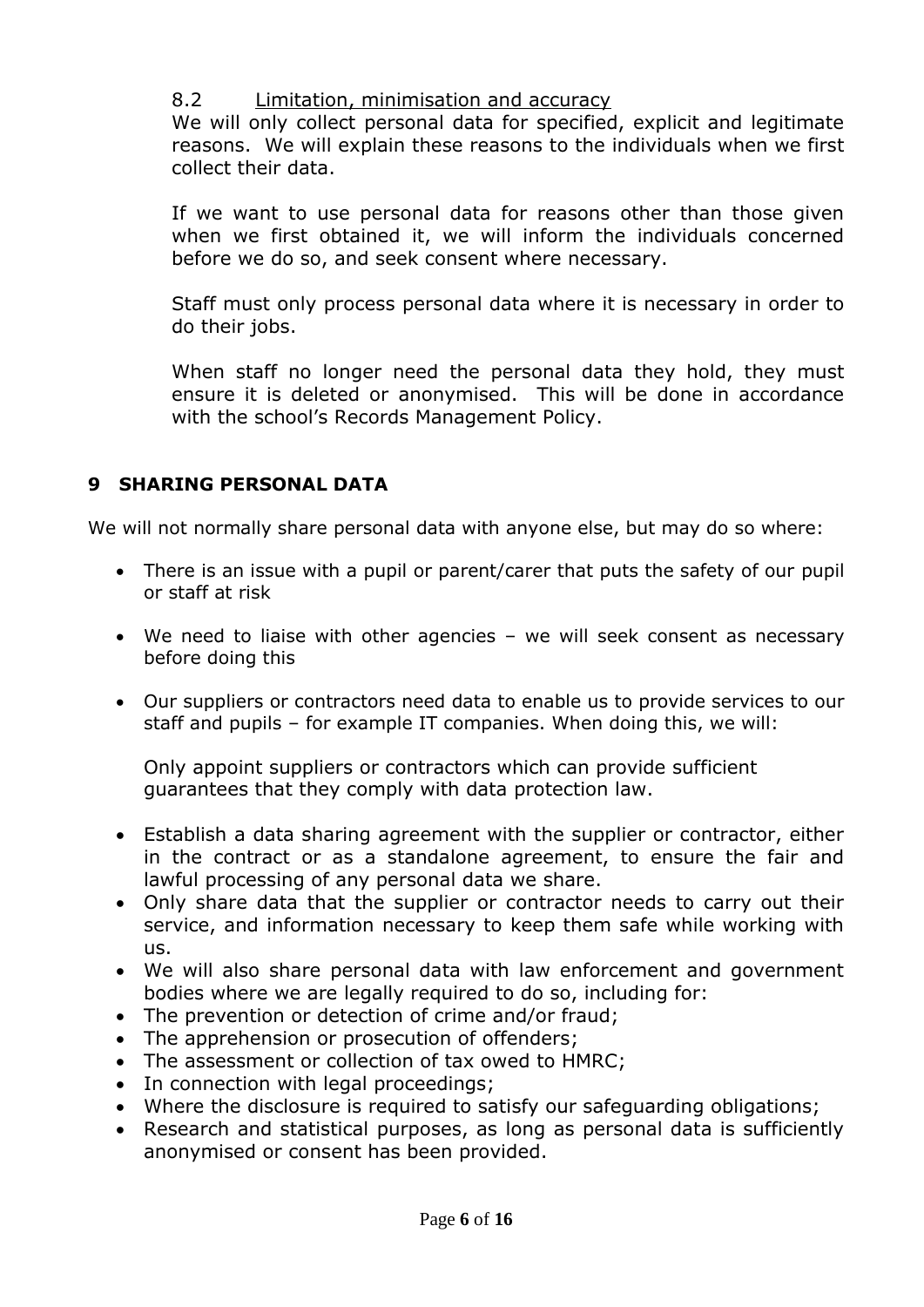- We may also share personal data with emergency services and local authorities to help them to respond to an emergency situation that affects any of our pupils or staff.
- Where we transfer personal data to a country or territory outside the European Economic Area, we will do so in accordance with data protection law.

#### **10. Subject access requests and other rights of individuals**

10.1 Subject access requests

Individuals have a right to make a 'subject access request' to gain access to personal information that the school holds about them. This includes:

Confirmation that their personal data is being processed

Access to a copy of the data

The purposes of the data processing

The categories of personal data concerned

Who the data has been, or will be, shared with

How long the data will be stored for, or if this isn't possible, the criteria used to determine this period

The source of the data, if not the individual

Whether any automated decision-making is being applied to their data, and what the significance and consequences of this might be for the individual

Subject access requests must be submitted in writing, either by letter, email or fax to the DPO.

They should include:

- Name of individual
- Correspondence address
- Contact number and email address
- Details of the information requested

If staff receive a subject access request they must immediately forward it to the DPO.

10.2 Children and subject access requests

Personal data about a child belongs to that child, and not the child's parents or carers. For a parent or carer to make a subject access request with respect to their child, the child must either be unable to understand their rights and the implications of a subject access request, or have given their consent.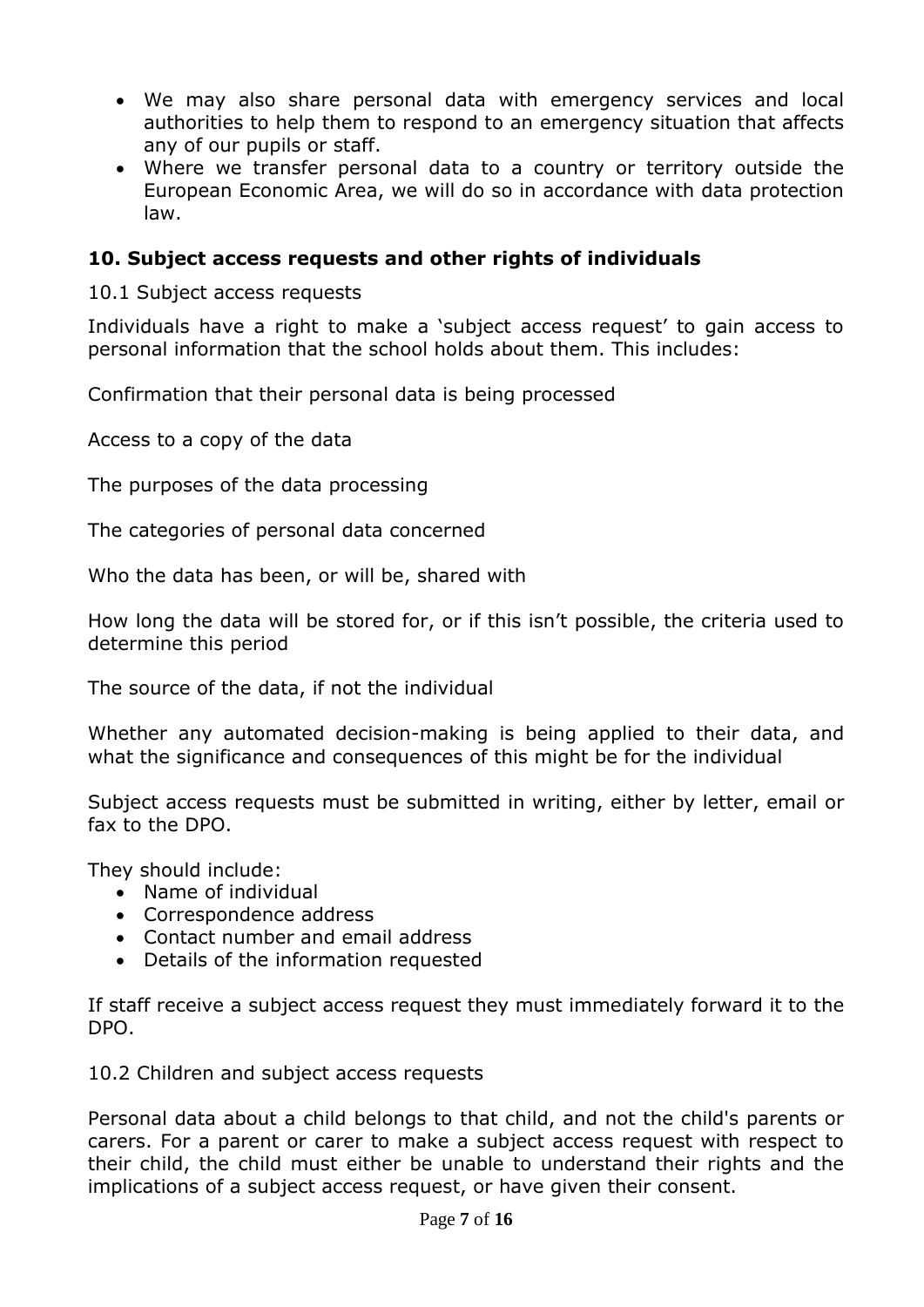Children below the age of 12 are generally not regarded to be mature enough to understand their rights and the implications of a subject access request. Therefore, most subject access requests from parents or carers of pupils at our school may be granted without the express permission of the pupil. This is not a rule and a pupil's ability to understand their rights will always be judged on a case-by-case basis.

#### 10.3 Responding to subject access requests

When responding to requests, we:

- May ask the individual to provide 2 forms of identification
- May contact the individual via phone to confirm the request was made
- Will respond without delay and within 1 month of receipt of the request
- Will provide the information free of charge
- May tell the individual we will comply within 3 months of receipt of the request, where a request is complex or numerous. We will inform the individual of this within 1 month, and explain why the extension is necessary
- We will not disclose information if it:
- Might cause serious harm to the physical or mental health of the pupil or another individual
- Would reveal that the child is at risk of abuse, where the disclosure of that information would not be in the child's best interests
- Is contained in adoption or parental order records
- Is given to a court in proceedings concerning the child
- If the request is unfounded or excessive, we may refuse to act on it, or charge a reasonable fee which takes into account administrative costs.
- A request will be deemed to be unfounded or excessive if it is repetitive, or asks for further copies of the same information.
- When we refuse a request, we will tell the individual why, and tell them they have the right to complain to the ICO.

10.4 Other data protection rights of the individual

In addition to the right to make a subject access request (see above), and to receive information when we are collecting their data about how we use and process it (see section 8), individuals also have the right to:

- Withdraw their consent to processing at any time
- Ask us to rectify, erase or restrict processing of their personal data, or object to the processing of it (in certain circumstances)
- Prevent use of their personal data for direct marketing
- Challenge processing which has been justified on the basis of public interest
- Request a copy of agreements under which their personal data is transferred outside of the European Economic Area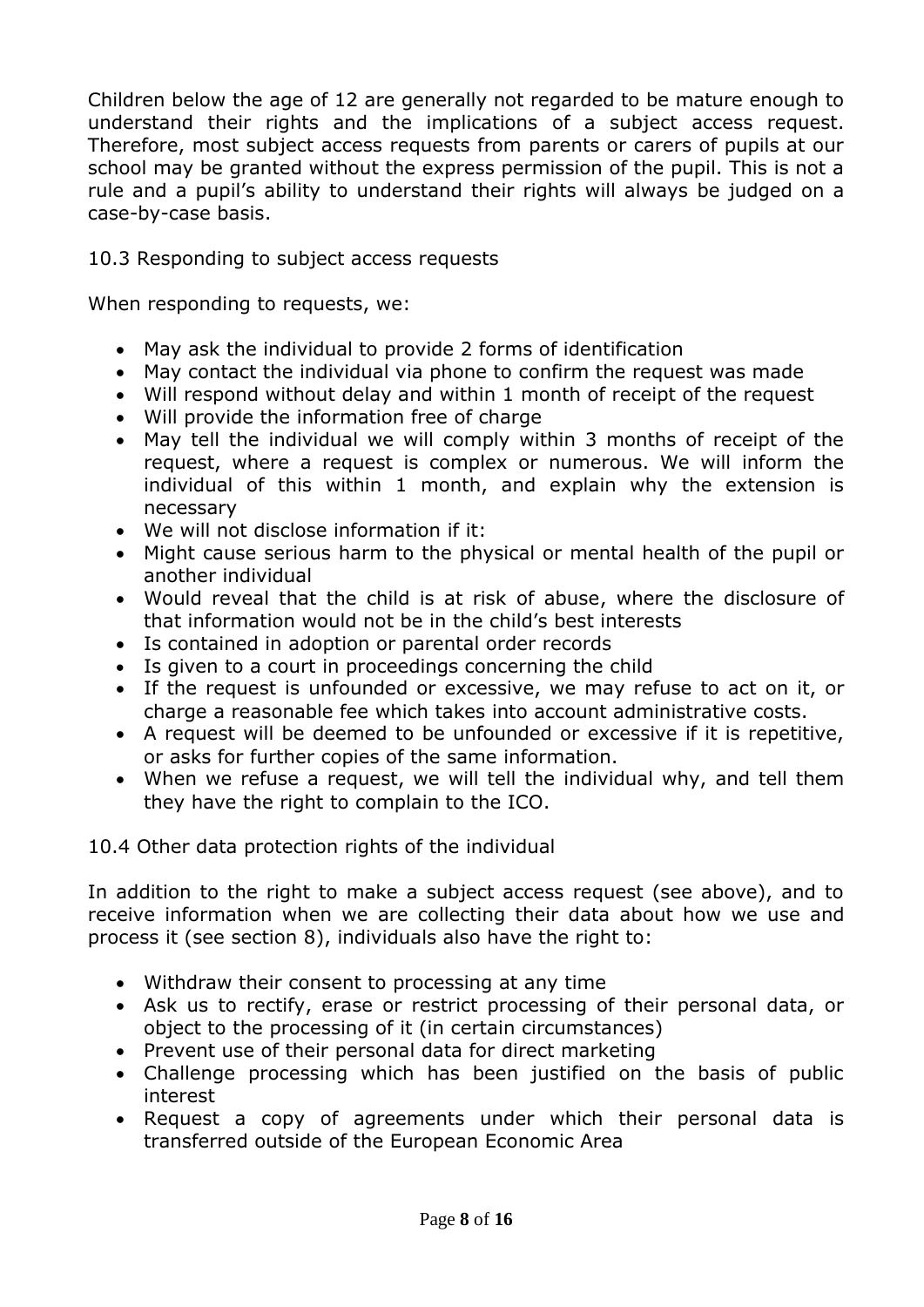- Object to decisions based solely on automated decision making or profiling (decisions taken with no human involvement, that might negatively affect them)
- Prevent processing that is likely to cause damage or distress
- Be notified of a data breach in certain circumstances
- Make a complaint to the ICO
- Ask for their personal data to be transferred to a third party in a structured, commonly used and machine-readable format (in certain circumstances)

Individuals should submit any request to exercise these rights to the DPO. If staff receive such a request, they must immediately forward it to the DPO

# **11. Parental requests to see the educational record**

Parents, or those with parental responsibility, have a legal right to free access to their child's educational record (which includes most information about a pupil) within 15 school days of receipt of a written request.

#### **12. Biometric recognition systems**

The school does not currently use biometric recognition systems

## **13. Photographs and videos**

As part of our school activities, we may take photographs and record images of individuals within our school.

We will obtain written consent from parents/carers for photographs and videos to be taken of their child for communication, marketing and promotional materials. This permission will be asked for when parents receive their welcome packs when joining the school. We will clearly explain how the photograph and/or video will be used to both the parent/carer and pupil.

Uses may include:

- Within school on notice boards and in school magazines, brochures, newsletters, etc.
- Outside of school by external agencies such as the school photographer, newspapers, campaigns
- Online on our school website or social media pages
- Consent can be refused or withdrawn at any time. If consent is withdrawn, we will delete the photograph or video and not distribute it further.

When using photographs and videos in this way we will not accompany them with any other personal information about the child, to ensure they cannot be identified.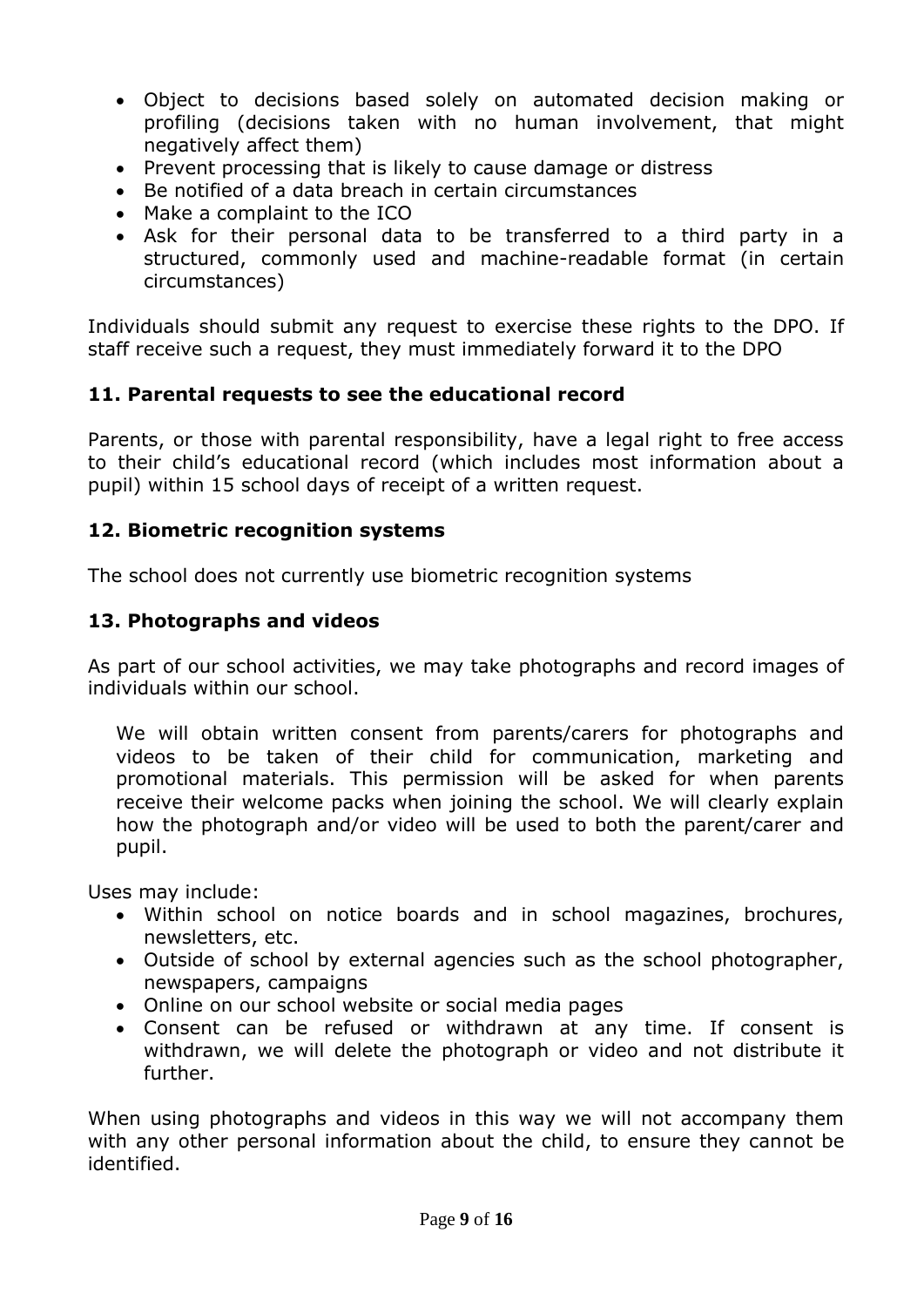See our Photography Consent Form for more information on our use of photographs and videos.

# **14. Data protection by design and default**

We will put measures in place to show that we have integrated data protection into all of our data processing activities, including:

- appointing a suitably qualified DPO, and ensuring they have the necessary resources to fulfil their duties and maintain their expert knowledge;
- only processing personal data that is necessary for each specific purpose of processing, and always in line with the data protection principles set out in relevant data protection law (see section 7);
- completing privacy impact assessments where the school's processing of personal data presents a high risk to rights and freedoms of individuals, and when introducing new technologies (the DPO will advise on this process);
- integrating data protection into internal documents including this policy, any related policies and privacy notices;
- updating staff on data protection guidance;
- regularly conducting reviews to test our privacy measures.

Maintaining records of our processing activities, including:

For the benefit of data subjects, making available the name and contact details of our school and DPO and all information we are required to share about how we use and process their personal data (via our privacy notices).

For all personal data that we hold, maintaining an internal record of the type of data, data subject, how and why we are using the data, any third-party recipients, how and why we are storing the data retention periods and how we are keeping the data secure.

#### **15. Data security and storage of records**

We will protect personal data and keep it safe from unauthorised or unlawful access, alteration, processing or disclosure, and against accidental or unlawful loss, destruction or damage.

In particular:

- Paper-based records and portable electronic devices that contain personal data are kept under lock and key when not in use
- Papers containing confidential personal data must not be left on office and classroom desks, on staffroom tables, pinned to notice/display boards, or left anywhere else where there is general access
- Where personal information needs to be taken off site staff must sign it in and out from the school office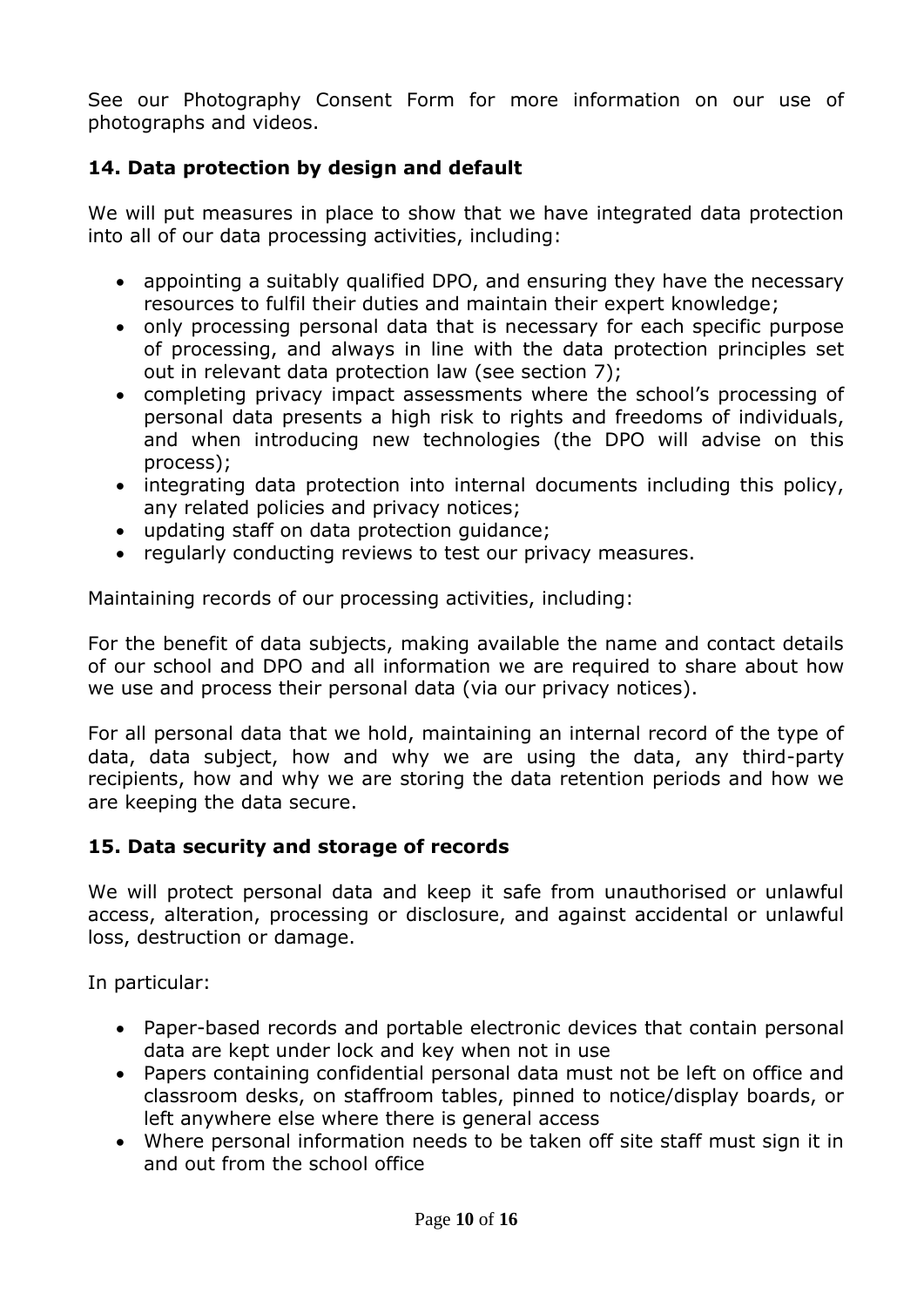- Passwords that are at least 8 characters long containing letters and numbers are used to access school computers, laptops and other electronic devices. Staff and pupils are reminded to change their passwords at regular intervals
- Encryption software is used to protect all portable devices and removable media, such as laptops and USB devices
- Staff, pupils or governors who store personal information on their personal devices are expected to follow the same security procedures as for school-owned equipment (see our online safety policy/ICT policy/acceptable use agreement)
- Where we need to share personal data with a third party, we carry out due diligence and take reasonable steps to ensure it is stored securely and adequately protected (see section 9)

## **16. Disposal of records**

Personal data that is no longer needed will be disposed of securely. Personal data that has become inaccurate or out of date will also be disposed of securely, where we cannot or do not need to rectify or update it.

For example, we will shred or incinerate paper-based records, and overwrite or delete electronic files.

## **17. Personal data breaches**

The school will make all reasonable endeavours to ensure that there are no personal data breaches.

In the unlikely event of a suspected data breach, we will follow the procedure set out in appendix 1.

When appropriate, we will report the data breach to the ICO within 72 hours. Such breaches in a school context may include, but are not limited to:

- A non-anonymised dataset being published on the school website which shows the exam results of pupils eligible for the pupil premium
- Safeguarding information being made available to an unauthorised person
- The theft of a school laptop containing non-encrypted personal data about pupils

# **18. Training**

All staff and governors are provided with data protection training as part of their induction process.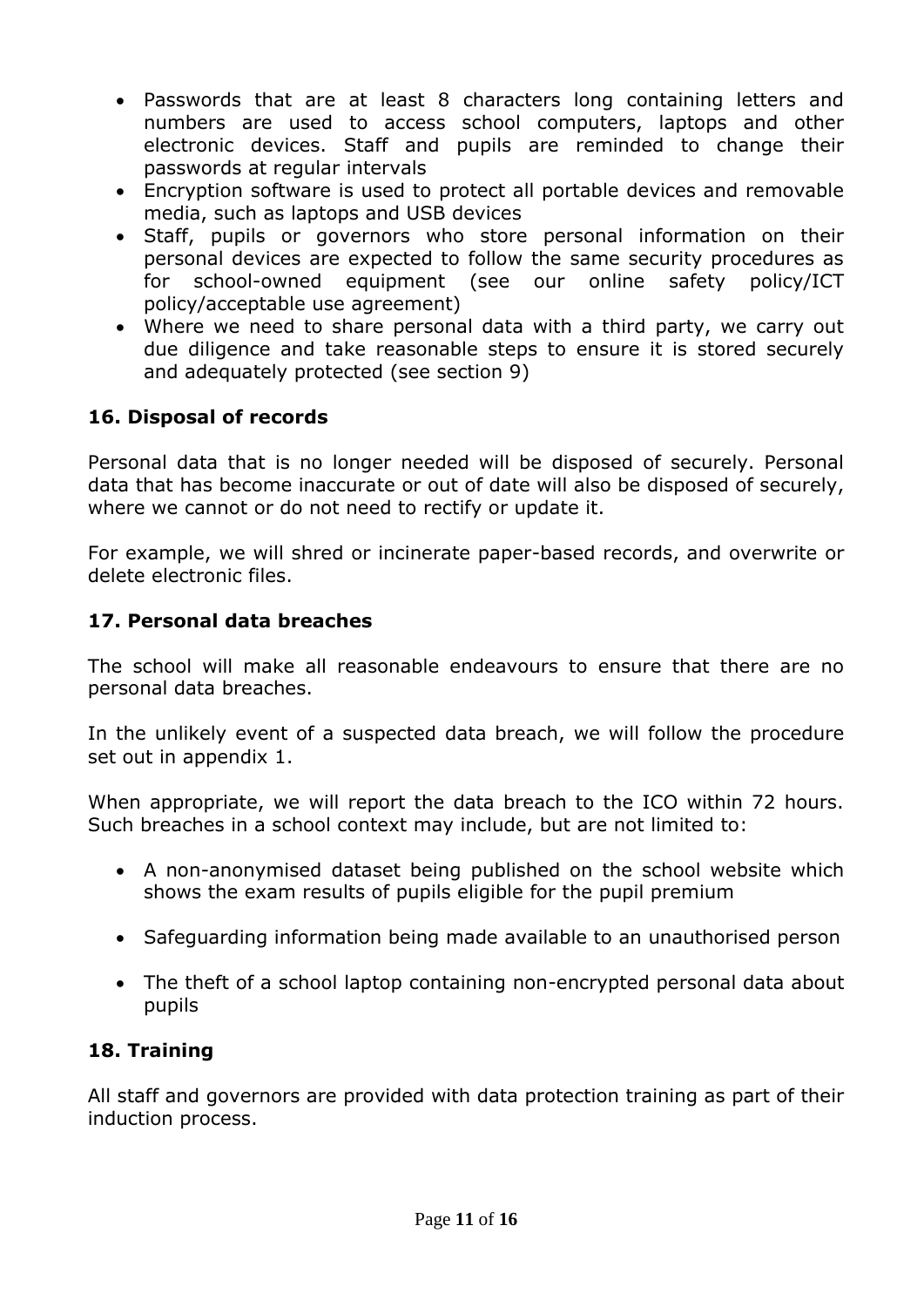Data protection will also form part of continuing professional development, where changes to legislation, guidance or the school's processes make it necessary.

## **19. Monitoring arrangements**

The DPO is responsible for monitoring and reviewing this policy.

This policy will be reviewed and updated if necessary when the Data Protection Bill receives royal assent and becomes law (as the Data Protection Act 2018) – if any changes are made to the bill that affect our school's practice. Otherwise, or from then on, this policy will be reviewed **every 2 years** and shared with the full Governing Board.

#### **20. Links with other policies**

This data protection policy is linked to our:

- Freedom of information publication scheme
- Child Protection and Safeguarding Policy
- Online Acceptable Use Agreement
- The use of photographs and videos Consent Form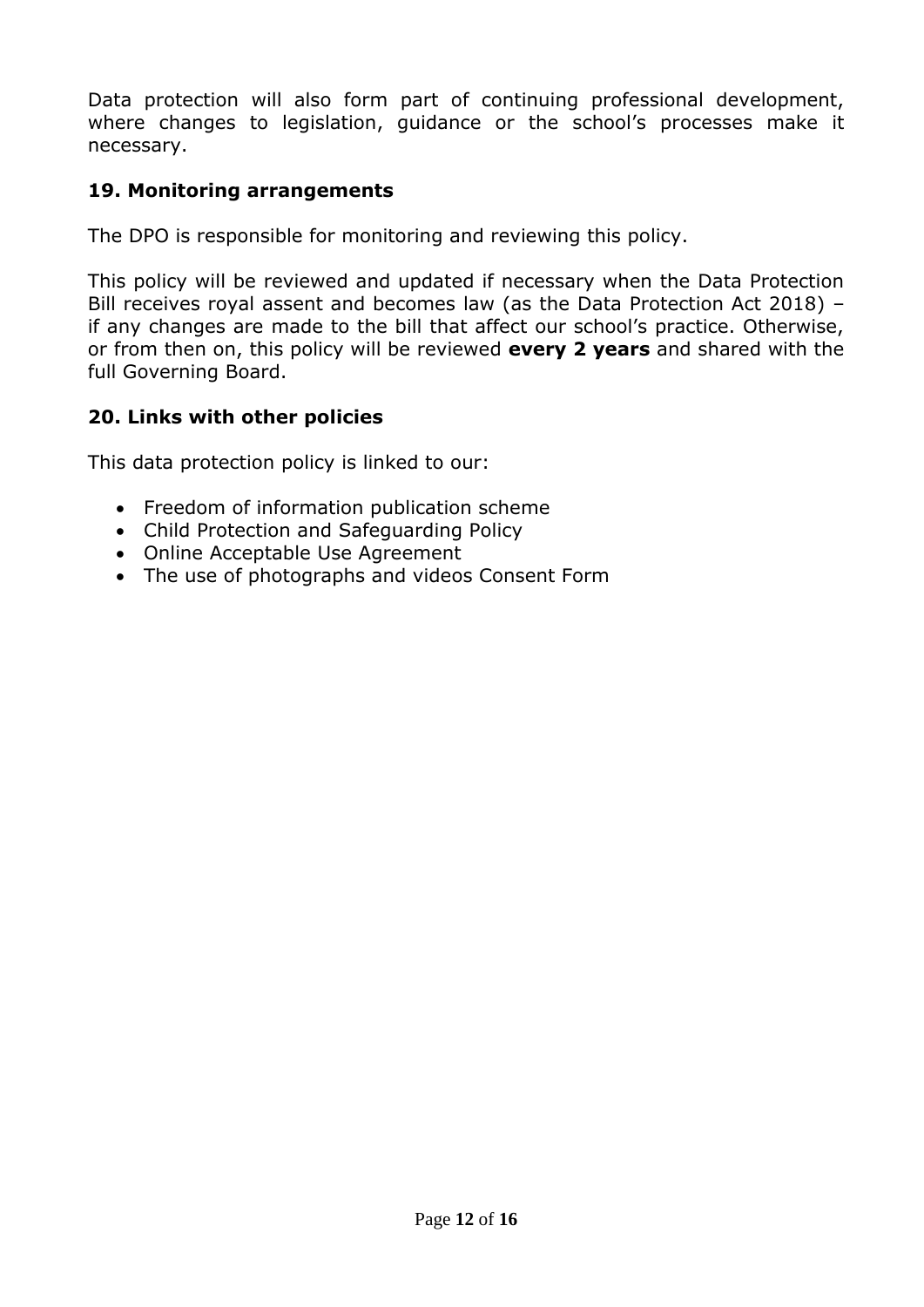# **Appendix 1: Personal data breach procedure**

This procedure is based on guidance on personal data breaches produced by the ICO.

On finding or causing a breach, or potential breach, the staff member or data processor must immediately notify the DPO:- *Address: Chorus Advisers UK, 4th Floor, Gateway Building, 10 Elmer Approach, Southend-on-Sea, Essex SS1 1LW; Email:info@chorusadvisers.co.uk*

The DPO will investigate the report, and determine whether a breach has occurred. To decide, the DPO will consider whether personal data has been accidentally or unlawfully:

- $\cdot$  Lost
- Stolen
- Destroyed
- Altered
- Disclosed or made available where it should not have been
- Made available to unauthorised people

The DPO will alert the Headteacher and the Chair of Governors

The DPO will make all reasonable efforts to contain and minimise the impact of the breach, assisted by relevant staff members or data processors where necessary. (Actions relevant to specific data types are set out at the end of this procedure)

The DPO will assess the potential consequences, based on how serious they are, and how likely they are to happen

The DPO will work out whether the breach must be reported to the ICO. This must be judged on a case-by-case basis. To decide, the DPO will consider whether the breach is likely to negatively affect people's rights and freedoms, and cause them any physical, material or non-material damage (e.g. emotional distress), including through:

- Loss of control over their data
- Discrimination
- Identify theft or fraud
- Financial loss
- Unauthorised reversal of pseudonymisation (for example, key-coding)
- Damage to reputation
- Loss of confidentiality
- Any other significant economic or social disadvantage to the individual(s) concerned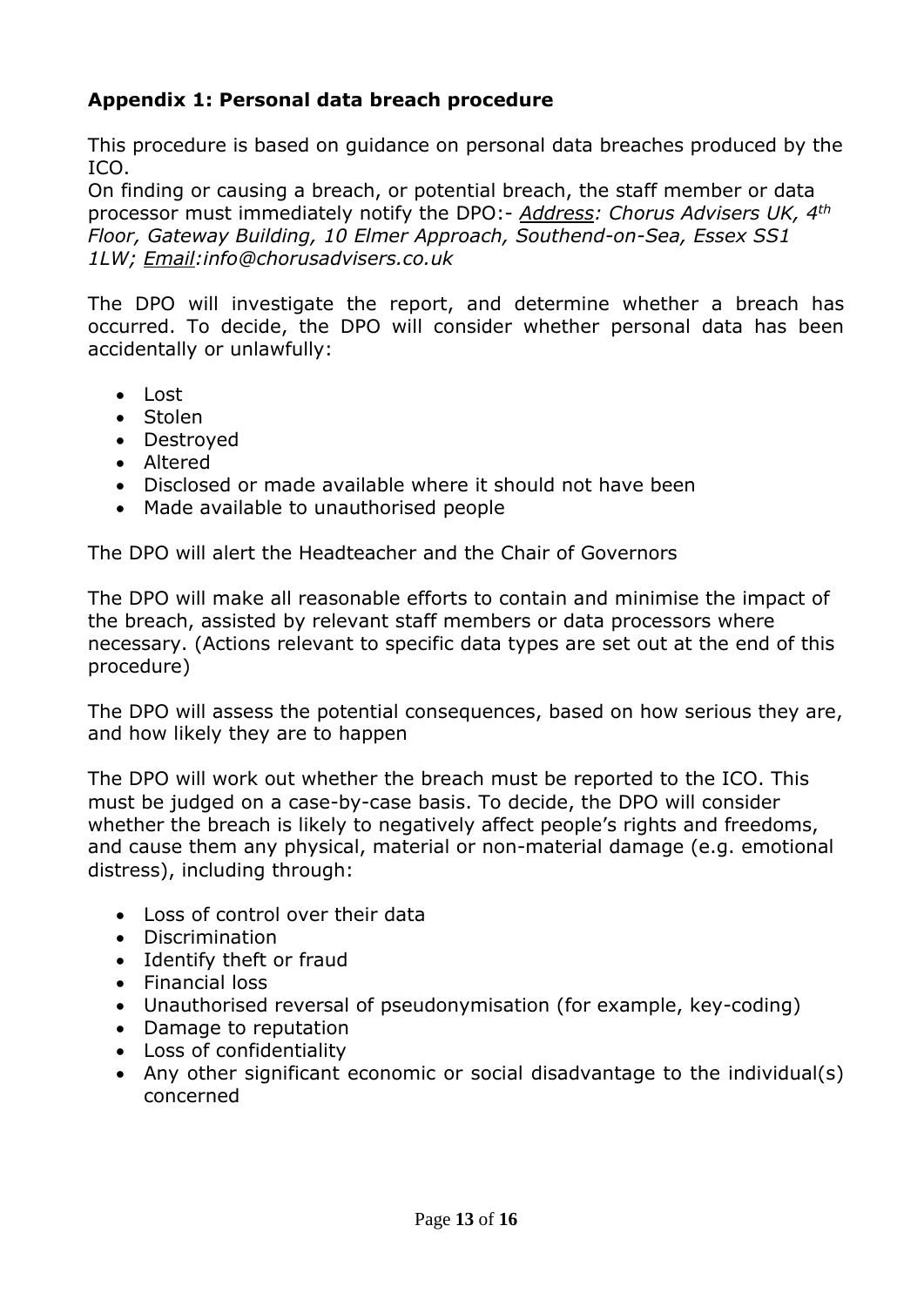If it's likely that there will be a risk to people's rights and freedoms, the DPO must notify the ICO.

The DPO will document the decision (either way), in case it is challenged at a later date by the ICO or an individual affected by the breach. Documented decisions are stored on the school's computer system.

Where the ICO must be notified, the DPO will do this via the 'report a breach' page of the ICO website within 72 hours. As required, the DPO will set out:

A description of the nature of the personal data breach including, where possible:

- The categories and approximate number of individuals concerned
- The categories and approximate number of personal data records concerned
- The name and contact details of the DPO
- A description of the likely consequences of the personal data breach
- A description of the measures that have been, or will be taken, to deal with the breach and mitigate any possible adverse effects on the individual(s) concerned

If all the above details are not yet known, the DPO will report as much as they can within 72 hours. The report will explain that there is a delay, the reasons why, and when the DPO expects to have further information. The DPO will submit the remaining information as soon as possible.

The DPO will also assess the risk to individuals, again based on the severity and likelihood of potential or actual impact. If the risk is high, the DPO will promptly inform, in writing, all individuals whose personal data has been breached. This notification will set out:

- The name and contact details of the DPO
- A description of the likely consequences of the personal data breach
- A description of the likely consequences of the personal data breach
- A description of the measures that have been, or will be, taken to deal with the data breach and mitigate any possible adverse effects on the individual(s) concerned
- The DPO will notify any relevant third parties who can help mitigate the loss to individuals – for example, the police, insurers, banks or credit card companies
- The DPO will document each breach, irrespective of whether it is reported to the ICO.

For each breach, this record will include the:

• facts and cause: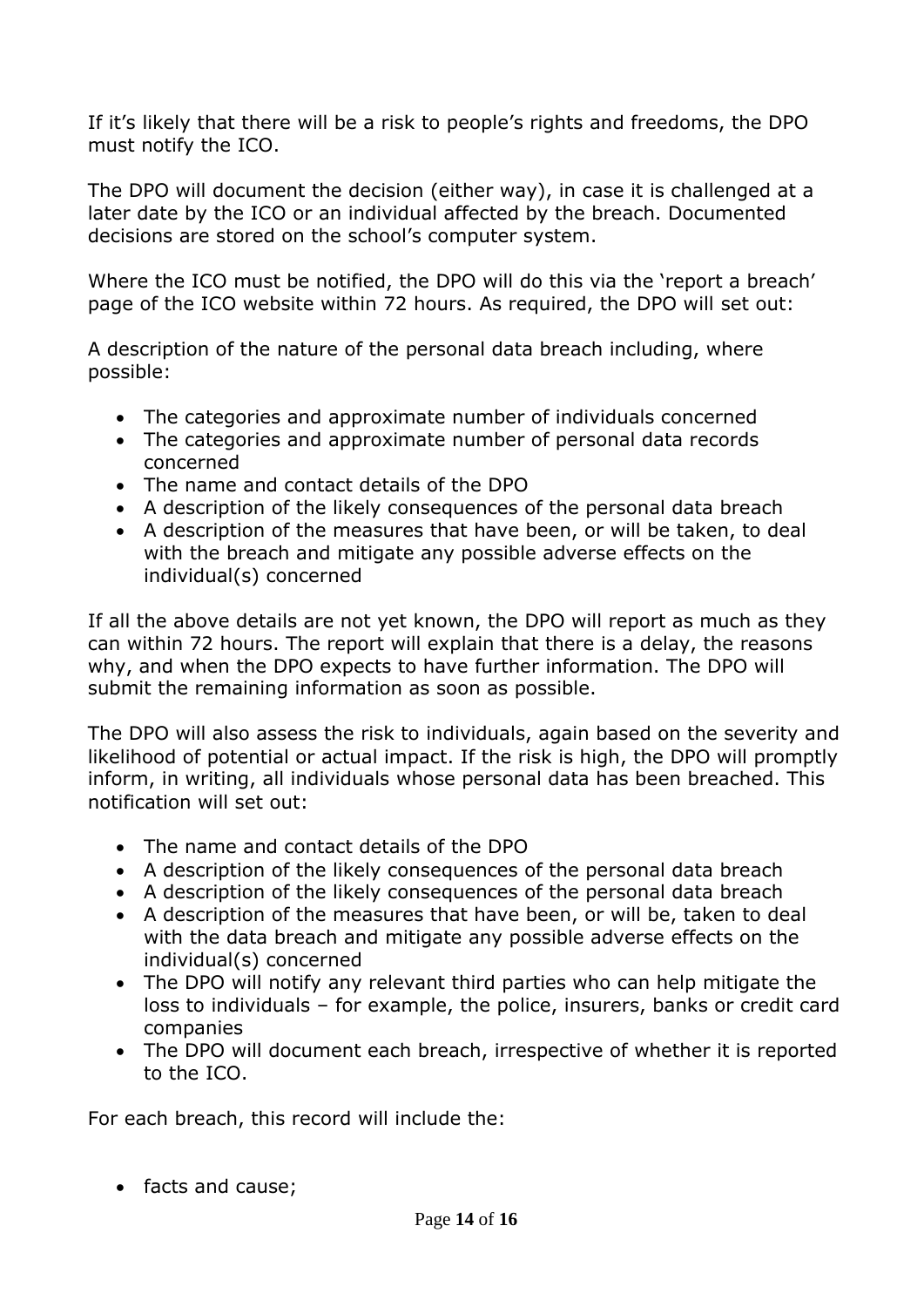- effects;
- action taken to contain it and ensure it does not happen again (such as establishing more robust processes or providing further training for individuals).

Records of all breaches will be stored on the school's computer system.

The DPO and Headteacher will meet to review what happened and how it can be stopped from happening again. This meeting will happen as soon as reasonably possible

# **Actions to minimise the impact of data breaches**

We will take action to mitigate the impact of different types of data breach, focusing especially on breaches involving particularly risky or sensitive information. We will review the effectiveness of these actions and amend them as necessary after any data breach.

#### **Sensitive information being disclosed via email (including safeguarding records)**

If special category data (sensitive information) is accidentally made available via email to unauthorised individuals, the sender must attempt to recall the email as soon as they become aware of the error

Members of staff who receive personal data sent in error must alert the sender and the DPO as soon as they become aware of the error

If the sender is unavailable or cannot recall the email for any reason, the DPO will ask the ICT department to recall it

In any cases where the recall is unsuccessful, the DPO will:

- contact the relevant unauthorised individuals who received the email, explain that the information was sent in error, and request that those individuals delete the information and do not share, publish, save or replicate it in any way;
- To reasonably ensure we receive a written response from all the individuals who received the data, confirming that they have complied with this request;
- Carry out an internet search to check that the information has not been made public; if it has we will contact the publisher/website owner or administrator to request that the information is removed from their website and deleted.

Other types of breach that you might want to consider could include: